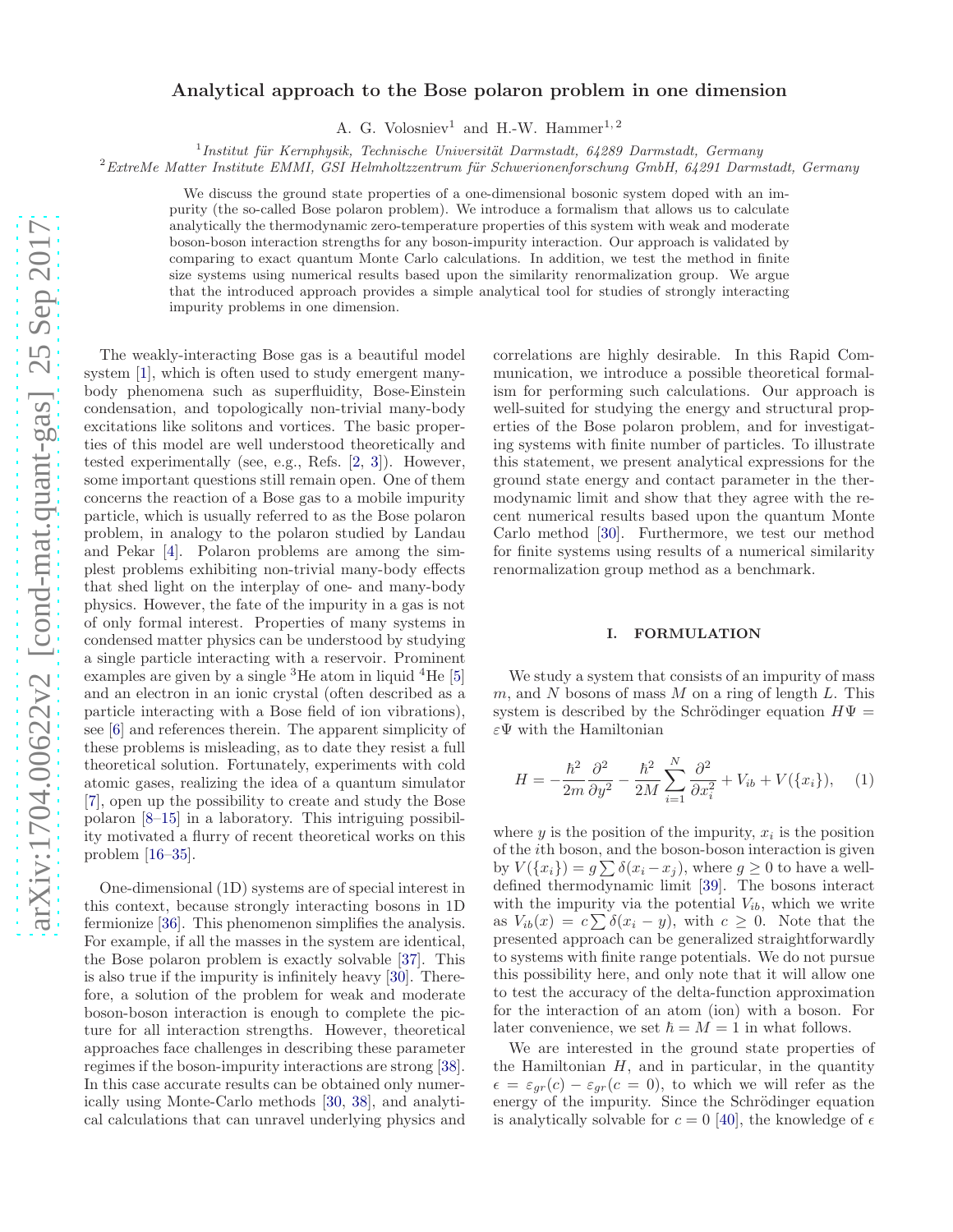gives us directly  $\varepsilon_{gr}(c)$ . To find  $\epsilon$ , we use the equation

$$
-\frac{1}{2}\sum_{i=1}^{N}\frac{\partial^2 \Phi}{\partial z_i^2} - \frac{1}{2m}\left(\sum_{i=1}^{N}\frac{\partial}{\partial z_i}\right)^2 \Phi + V(\{z_i\})\Phi = \varepsilon_{gr}\Phi,
$$
\n(2)

for the function  $\Phi(z_1, \ldots, z_N)$  assuming that  $z_i \in (0, L)$ . The boundary conditions are taken as

<span id="page-1-8"></span>
$$
\frac{\partial \Phi}{\partial z_i}\Big|_{z_i=L^-}^{z_i=0^+} = 2c\kappa \Phi|_{z_i=0}, \ \Phi|_{z_i=0} = \Phi|_{z_i=L}, \tag{3}
$$

where  $\kappa = m/(1 + m)$  is the reduced mass of the impurity and a boson. The notation  $z_i = p^{\pm}$  means that the derivative is taken at the point  $z_i = p \pm o$  with  $o > 0$  and the limit  $o \to 0$  is taken afterwards. The function  $\Phi$  can be used to solve the original problem if for every ordering of particles, e.g.,  $0 < y < x_1 < ... < x_N < L$ , the following prescription is applied:  $z_i = L\theta(y - x_i) + (x_i - y)$ where  $\theta$  is the Heavyside step function, i.e.,  $\theta(x > 1) = 1$ and zero otherwise. Therefore, Equation [\(2\)](#page-1-0) is the Schrödinger equation (with zero center-of-mass motion) in which all distances are measured with respect to the impurity. Its second term contains information about the kinetic energy of the impurity. In its spirit, the transformation from the original Schrödinger equation to Eq.  $(2)$ is similar to the Lee-Low-Pines transformation in momentum space [\[41\]](#page-5-17). In our case, the effective boson-boson interaction is hidden in the mixed derivatives in the second term of Eq. [\(2\)](#page-1-0).

We look for the real ground state solution  $\Phi$  that satisfies the bosonic symmetry, i.e.,  $\Phi(., z_i, ..., z_j, ...)$  $\Phi(., z_j, ..., z_i, ...)$ . The bosons are weakly interacting, therefore, we use the product ansatz  $\Phi = \prod_{i=1}^{N} \psi(z_i)$  that gives an approximative solution. We insert this ansatz into Eq. [\(2\)](#page-1-0), and minimize the energy with respect to  $\psi$ . This procedure leads to the real Gross-Pitaevski equation (GPE) [\[42](#page-5-18)] for the function  $\psi$ :

$$
-\frac{1}{2\kappa} \frac{d^2 \psi(x)}{dx^2} + g(N-1)\psi(x)^3 = \mu \psi(x), \quad (4)
$$

supplemented by certain boundary conditions at  $x = 0$ and  $x = L$  (see Eq. [\(6\)](#page-1-1) below),  $\mu$  is the chemical potential. We write the factor  $N-1$  instead of the usual N in front of the  $\psi^3$  term as then the equation can be used to obtain an upper bound to the ground state energy also for a small number of particles. Since we derive the GPE in the rest frame of the impurity, the Bose polaron in our picture is a coherent superposition of the impurity and the condensate that changes dynamically in the vicinity of the impurity. As we show below this viewpoint allows us to perform non-perturbative (in  $c$ ) calculations analytically.

Equation [\(4\)](#page-1-2) can be solved using the Jacobi elliptic functions (see, e.g., Refs. [\[43](#page-5-19), [44](#page-5-20)]). The nodeless (in the bulk) real solution we are after reads

<span id="page-1-3"></span>
$$
\psi(\tilde{x}) = \sqrt{\frac{4K(p)^2p}{\kappa g L^2 \delta^2 (N-1)}} \text{sn}\left(2K(p)\left[\frac{\tilde{x}}{\delta L} + \frac{1}{2}\right] \middle| p\right),\tag{5}
$$

<span id="page-1-0"></span>where  $\tilde{x} = x - L/2$ ,  $K(p)$  is the complete elliptic integral of the first kind, and  $\text{sn}(x|p)$  is the Jacobi elliptic func-tion [\[45\]](#page-5-21). The parameters  $p \in [0, 1)$  and  $\delta$  are determined by the boundary conditions and normalization,

<span id="page-1-4"></span><span id="page-1-1"></span>
$$
\int_0^{L/2} \psi^2 dx = \frac{1}{2}, \qquad \frac{d\psi}{dx}\Big|_{x=+0} = c\kappa \psi(0), \qquad (6)
$$

where we have used that  $\psi(\tilde{x}) = \psi(-\tilde{x})$ . The corresponding chemical potential and the energy of the impurity are

$$
\mu = 2 \frac{p+1}{\kappa \delta^2 L^2} K(p)^2,
$$
\n
$$
\epsilon = \left(\mu - \frac{g(N-1)}{2L}\right) N - gN(N-1) \int_0^{L/2} \psi^4(x) dx.
$$
\n(7)

Equations  $(5)$ ,  $(6)$  and  $(7)$  determine the ground state properties of the system within the mean field approximation for bosons.

## II. THERMODYNAMIC LIMIT

We now use these equations to study the system in the thermodynamic limit, i.e.,  $N(L) \rightarrow \infty$  with  $N/L = \rho$ , where  $\rho$  is the density of the bosons without the impurity. To this end, we note that the parameter  $p$  is close to one since  $K(p) = \sqrt{\mu \kappa L^2 \delta^2}/2 \gg 1$ , and, thus, the function  $\psi$  for  $x \in [0, L/2]$  can be written in a much simpler form

<span id="page-1-6"></span>
$$
\psi(\tilde{x}) \simeq \sqrt{\frac{\mu}{g(N-1)}} \tanh\left(\sqrt{\mu\kappa}L\delta\left[\frac{\tilde{x}}{\delta L} + \frac{1}{2}\right]\right). \tag{8}
$$

<span id="page-1-2"></span>The corresponding parameters  $\delta$ ,  $\mu$  and  $\epsilon$  are

<span id="page-1-7"></span>
$$
\delta \simeq 1 + \frac{2d}{\sqrt{\gamma \kappa} N}, \qquad d = \frac{1}{2} \operatorname{asinh}\left(\frac{2\rho}{c} \sqrt{\frac{\gamma}{\kappa}}\right), \qquad (9)
$$

$$
\mu \simeq \gamma \rho^2 \frac{N-1}{N} \left( 1 - 2 \frac{\tanh(d) - 1}{\sqrt{\gamma \kappa} N} \right),\tag{10}
$$

<span id="page-1-5"></span>
$$
\epsilon \simeq \frac{\rho^2}{3} \sqrt{\frac{\gamma}{\kappa}} \left[ 4 + \left[ -4 + \mathrm{sech}^2\left( d \right) \right] \tanh\left( d \right) \right]. \tag{11}
$$

where  $tanh(x)$ ,  $asinh(x)$  and  $sech(x)$  are standard hyperbolic functions, and  $\gamma \equiv g/\rho$ . Let us discuss the energy  $\epsilon$  in more detail. At small values of the impurity-boson coupling c it reads  $\epsilon \simeq c\rho$ . This result is simply the first order perturbative correction, which follows for any  $\gamma$  from the original Hamiltonian H if  $V_{ib}$  is treated as a perturbation. Therefore, this expression is applicable as long as c sets the smallest energy scale of the problem. In the opposite limit, i.e., at large values of  $c$ , we obtain  $\epsilon \simeq \rho^2 \sqrt{16\gamma/(9\kappa)}$ . This functional dependence follows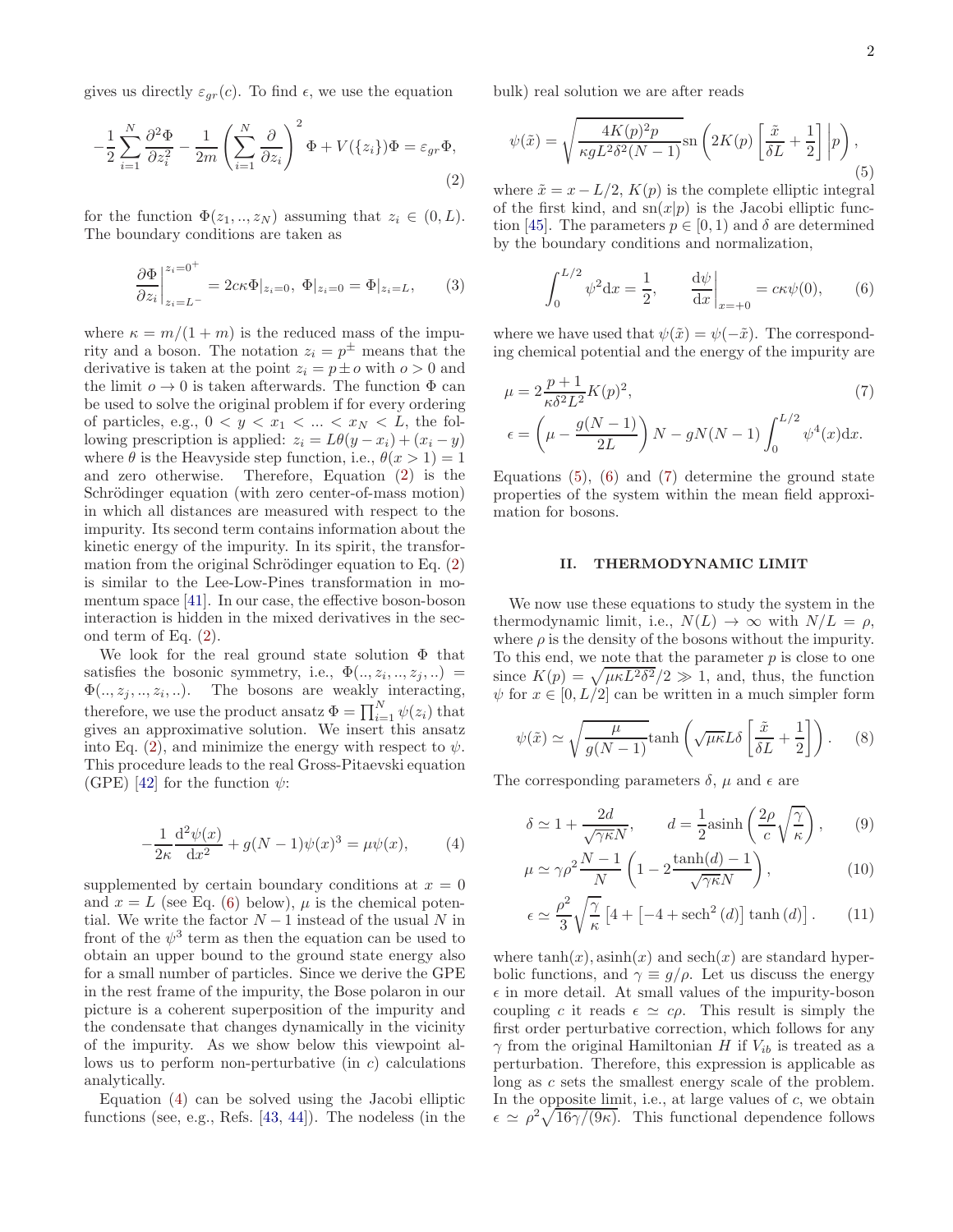

<span id="page-2-1"></span>FIG. 1. The solid lines show the energy of the impurity  $\epsilon/\rho^2$ from Eq. [\(11\)](#page-1-5) as a function of  $c/\rho$  for  $\kappa = 1$  (an infinitely heavy impurity),  $\gamma = 0.02, 0.2$  and 4 (from the bottom to the top). The points are the corresponding results of Ref. [\[30](#page-5-13)].



<span id="page-2-2"></span>FIG. 2. The solid lines show the energy of the impurity  $\epsilon/\rho^2$ from Eq. [\(11\)](#page-1-5) as a function of  $c/\rho$  for  $\kappa = 1/2$  ( $m = M$ ),  $\gamma = 0.02$  and 0.2 (from the bottom to the top). The points are the corresponding results of Ref. [\[30](#page-5-13)]. The solid lines in the inset present the contact parameter  $C$  defined in Eq. [\(12\)](#page-2-0) as a function of  $c/\rho$  for  $m = M$  and  $\gamma = 2$  (the upper curve) and  $\gamma = 0.02$  (the lower curve). The dots are the numerical results of Ref. [\[30\]](#page-5-13).

from the boundary energy of the Lieb-Liniger model [\[46\]](#page-5-22), which is reproduced in our case for  $\kappa = 1$  (infinitely heavy impurity), and the observation that in our equations  $\epsilon/\rho^2$ is determined solely by  $\sqrt{\gamma/\kappa}$  and  $c/\rho$ . Note that this formula overestimates the energy for large values of  $\gamma$ . In particular, it predicts that  $\epsilon \to \infty$  for  $\gamma \to \infty$ . This prediction is clearly a shortcoming of the mean-field approximation, since we know that for large  $\gamma$  the system fermionizes [\[36\]](#page-5-11) and  $\epsilon$  is determined by the chemical potential of a Fermi gas with the same density.

To find the region of applicability of our results we can either estimate effects beyond the GPE or use some numerical results as a reference point. We leave the former approach for a future discussion and focus on the latter. To this end, we show in Figs. [1](#page-2-1) and [2](#page-2-2) the quantity

3

 $\epsilon/\rho^2$  from Eq. [\(11\)](#page-1-5) together with the recent numerical calculations of Ref. [\[30](#page-5-13)]. Note that here only the data points without error bars are included. First, we note that our findings agree well with the results of Ref. [\[30](#page-5-13)] for all cases presented. The overall agreement is better for an infinitely heavy impurity,  $1/m = 0$  (cf. Fig. [1\)](#page-2-1), than for the equal mass case,  $m = 1$  (cf. Fig. [2\)](#page-2-2). In the former case the results start to deviate noticeably only for  $\gamma = 4$  at  $c/\rho \simeq 4$ . As discussed above this deviation is a shortcoming of the mean field approximation, which overestimates  $\epsilon$  in this region. For  $m = 1$  the results also agree, however, since the relevant interaction parameter within our scheme is  $\gamma/\kappa$  the results start to deviate for smaller values of  $\gamma$ . For this reason we do not plot here the  $\gamma = 4$  results presented in Ref. [\[30](#page-5-13)]. The comparison to the quantum Monte Carlo calculations suggests that our approach can be used to calculate the energy and structural properties (see below) of these systems for  $\gamma/\kappa \leq 1$ . For these interactions our analytical expressions for  $1/2 < \kappa < 1$  fill in the gap between the numerical results of Ref. [\[30](#page-5-13)].

Besides the energy, Eqs.  $(8)-(11)$  $(8)-(11)$  provide one also the wave function, which in principle allows one to calculate any observable of interest. As an example we have found the density of bosons around the impurity,  $\rho \tanh^2(\sqrt{\gamma \kappa} \rho x + d)$ , which shows that far from the impurity the bosons are not affected by the impurity and have density  $\rho$ . We also calculate the contact C [\[47,](#page-5-23) [48\]](#page-5-24), which is the density of bosons at the impurity position,  $x = 0.$ 

<span id="page-2-0"></span>
$$
C \equiv \lim_{L(N) \to \infty} \frac{N\psi^2(x=0)}{\rho} = \tanh^2(d),\qquad(12)
$$

where  $d$  is defined in Eq. [\(9\)](#page-1-7). The parameter  $C$  is equal to the derivative of the energy in Eq. [\(11\)](#page-1-5) with respect to c (recall that  $c = -2/a_{1D}$ , where  $a_{1D}$  is the onedimensional scattering length). We plot  $C$  in the inset of Fig. [2](#page-2-2) together with the numerical results of Ref. [\[30\]](#page-5-13). We see that  $C$  decreases from one to zero as  $c$  increases from zero to infinity. The vanishing of the contact at  $1/c = 0$ implies that the boson density at the position of the impurity is zero. This is a trivial consequence of the bound-ary condition [\(3\)](#page-1-8) for finite energy solutions. At  $1/c = 0$ the density profile of the bosons,  $\rho \tanh^2(\sqrt{\gamma \kappa} \rho x)$ , resembles a dark stationary soliton which dresses the impurity. This behavior is already known for a heavy impurity [\[43\]](#page-5-19), but here we show that systems with mobile impurities act similarly. The characteristic length of this soliton is  $1/(\rho\sqrt{\gamma\kappa})$ . This length becomes larger for smaller values  $\gamma$ , which imply a higher compressibility of the gas. Therefore, the polaron in the strongly-interacting regime consists of the impurity and a soliton in the Bose gas. It will be interesting to investigate this correspondence in the future within the presented model for finite interaction strengths in a time-dependent problem.

Another experimentally relevant quantity is the overlap  $S \equiv |\langle \Phi(c = 0)|\Phi(c)\rangle|^2 = |\langle \psi(c = 0)|\psi(c)\rangle|^{2N}$ , which determines the probability to populate the interacting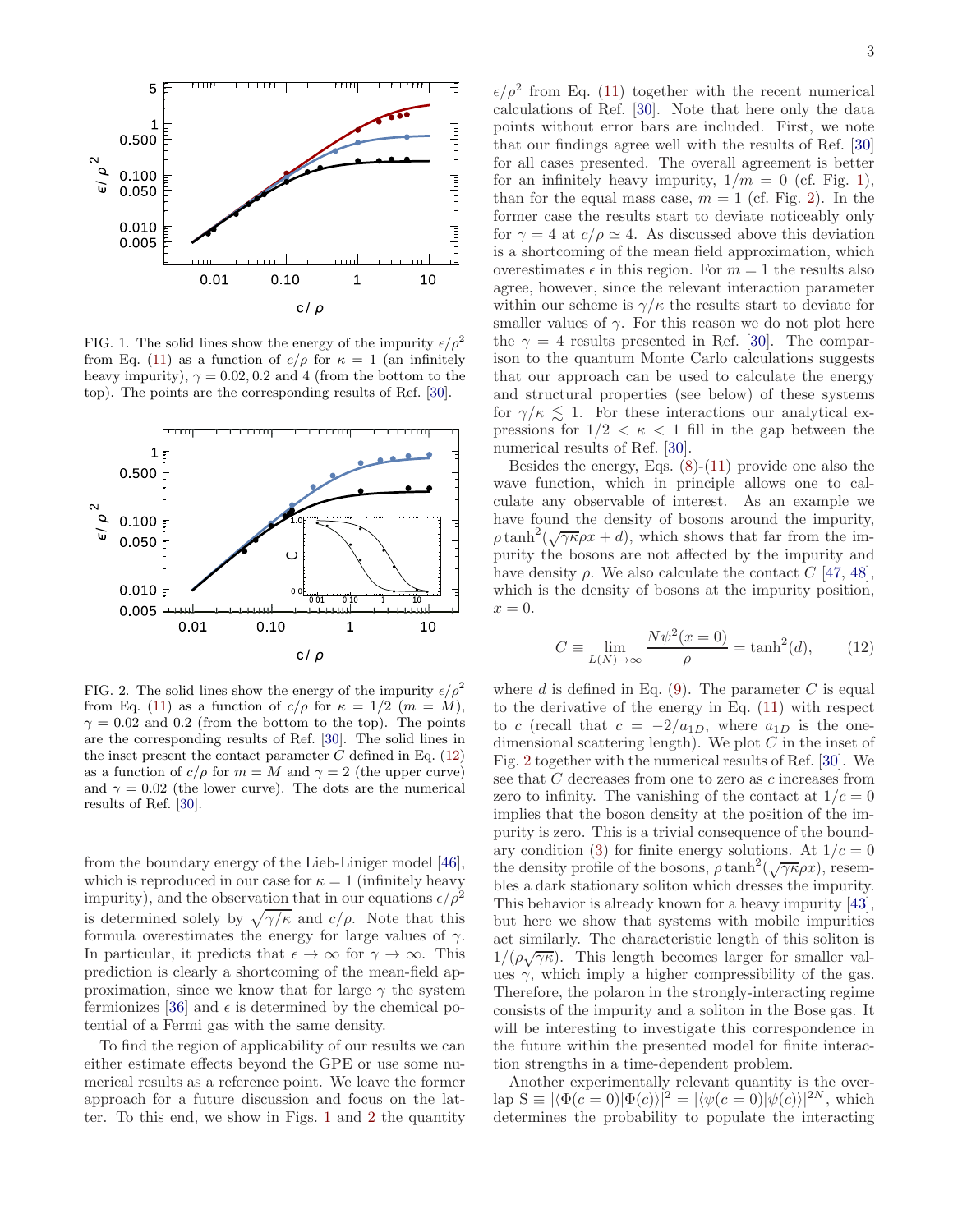ground state after quenching the boson-impurity interaction. We find in our approach:

$$
S = \exp\left(\frac{4\ln(\text{sech}d) - 2\tanh d + 2 + 4d - \ln 16}{\sqrt{\gamma\kappa}}\right). (13)
$$

Using Eq.  $(9)$ , we see that the overlap is a decaying function of c. The largest value is at  $c = 0$  where  $S = 1$ . The smallest value  $e^{(2-4\ln 2)/\sqrt{\gamma\kappa}}$  is reached at  $1/c = 0$ .

### III. FINITE N

We have argued that Eq. [\(4\)](#page-1-2) describes the system well when the number of particles is large. However, this equation can be also used to describe finite number of particles. Note that there is no known (to the best of our knowledge) criterion to determine whether the mean field approximation is applicable for a finite system, therefore, we compare our analytical model with the numerical solution of Eq. [\(2\)](#page-1-0). We choose to work with the impenetrable impurity, i.e.,  $1/c = 0$ , and  $m = M$ , since in the thermodynamic limit it is the most challenging case for the GPE. To have a direct comparison with the previous discussion we fix the density and increase  $N(L)$ . This approach will not only reveal the applicability of the presented method, but also will allow us to study how the energy approaches its thermodynamic value.

First of all, we note that the  $1/c = 0$  interaction simplifies the analytical expressions. Indeed, in this case  $\delta = 1$ and all properties are determined by the value of p alone. It is determined from the equation

$$
\frac{4K(p)(K(p) - E(p))}{\kappa \gamma N(N-1)} = 1,
$$
\n(14)

where  $E(p)$  is the complete elliptic function of the second kind [\[45](#page-5-21)]. The energy of the impurity is given by

<span id="page-3-0"></span>
$$
\frac{\epsilon}{\rho^2} = \frac{8K^4(p)p + 2K^2(p)\kappa\gamma N(N-1)(p+1)}{3\kappa^2\gamma N^2(N-1)} - \frac{\gamma(N-1)}{2}.
$$
\n(15)

Note that the  $\gamma = 0$  case leads to  $\epsilon = \rho^2 \pi^2 / (2N\kappa)$ , implying that the energy of the impurity goes to zero for  $N \to \infty$ . This situation is possible due to the high compressibility of the bosons and the absence of an external trap (cf. Ref. [\[49\]](#page-5-25)), which means that the impurity can displace the gas of bosons.

To investigate the Schrödinger equation numerically, we use the flow equation method for bosonic systems presented in detail in Ref. [\[50\]](#page-5-26). Here, we use it to solve Eq. [\(2\)](#page-1-0), which does not contain the coordinate of the impurity anymore. In this secton, we consider an impenetrable impurity. However, we believe that the flow equations of Ref. [\[50\]](#page-5-26) can give accurate results also for finite values of c. In this method the parameters of the Hamiltonian in second quantization are assumed to 'evolve' with the flow parameter s, such that

$$
H(s) = \sum_{i,j} h_{ij}^{(1)}(s)a_i^{\dagger} a_j + \frac{1}{2} \sum_{i,j,k,l} h_{ijkl}^{(2)}(s)a_i^{\dagger} a_j^{\dagger} a_k a_l, \tag{16}
$$

4



<span id="page-3-2"></span>FIG. 3. The energy of the impurity  $\epsilon$  minus the thermodynamic value  $\epsilon_{\infty} = \sqrt{16\gamma/(9\kappa)}$  as a function of the particle number N, for  $\gamma = 0.1$  and for  $\gamma = 0$ , in both cases  $\kappa = 1/2$  $(m = M)$ . The solid (red) curves depict Eq. [\(15\)](#page-3-0). The points are calculated numerically using Eq. [\(17\)](#page-3-1). The dashed lines are to guide the eye. The inset shows  $\epsilon$  as a function of  $\gamma$ for  $N = 15$ . The solid line is from Eq. [\(15\)](#page-3-0), points are the numerical results.

where  $a_i$   $(a_i^{\dagger})$  is the bosonic creation (annihilation) operator and the initial condition is  $H(0) = H$ . During the flow the couplings to the ground state decrease and when the parameter s, which can be thought of as a resolution scale, is large the ground state is decoupled and its energy is easily obtained.

The flow is described by the system of differential equations (see, e.g., Ref. [\[51\]](#page-5-27))

<span id="page-3-1"></span>
$$
\frac{\mathrm{d}H(s)}{\mathrm{d}s} = [\eta(s), H(s)],\tag{17}
$$

with  $\eta$  the antihermitian operator written as

$$
\eta(s) = \sum_{i,j} \eta_{ij}^{(1)}(s) a_i^{\dagger} a_j + \frac{1}{2} \sum_{i,j,k,l} \eta_{ijkl}^{(2)}(s) a_i^{\dagger} a_j^{\dagger} a_k a_l. \tag{18}
$$

The parameters  $\eta_{ij}^{(1)}$  and  $\eta_{ijkl}^{(2)}$  should be chosen such that the flow eliminates the couplings of some reference state (that ideally contains our preliminary knowledge of the ground state) to the other states, see below. The commutator in Eq. [\(17\)](#page-3-1) contains also three-body operators, they must be truncated in order for our scheme to work. To this end, we use the basis[\[52\]](#page-5-28)  $\{\sin(\pi i z_i/L)\}\)$  to construct matrix representations of operators, and neglect the operators that excite three particles simultaneously from our reference state  $\prod \sin(\pi z_i/L)$ . The operator  $\eta$ can be chosen in various ways (see, e.g., [\[53\]](#page-5-29)). We construct  $\eta$  from the piece of H that should be eliminated, i.e.,  $\eta_{ijkl} = h^{(2)}_{ijkl} \delta_{k0} \delta_{l0}$  etc, where  $\delta_{ij}$  is the Kronecker delta. For our problem, the operator  $\eta$  generates the flow that at  $1/s = 0$  decouples the reference state from the rest, giving us an approximation to the ground state energy. Because we truncate the flow equations at the level of three-body operators and beyond, the results are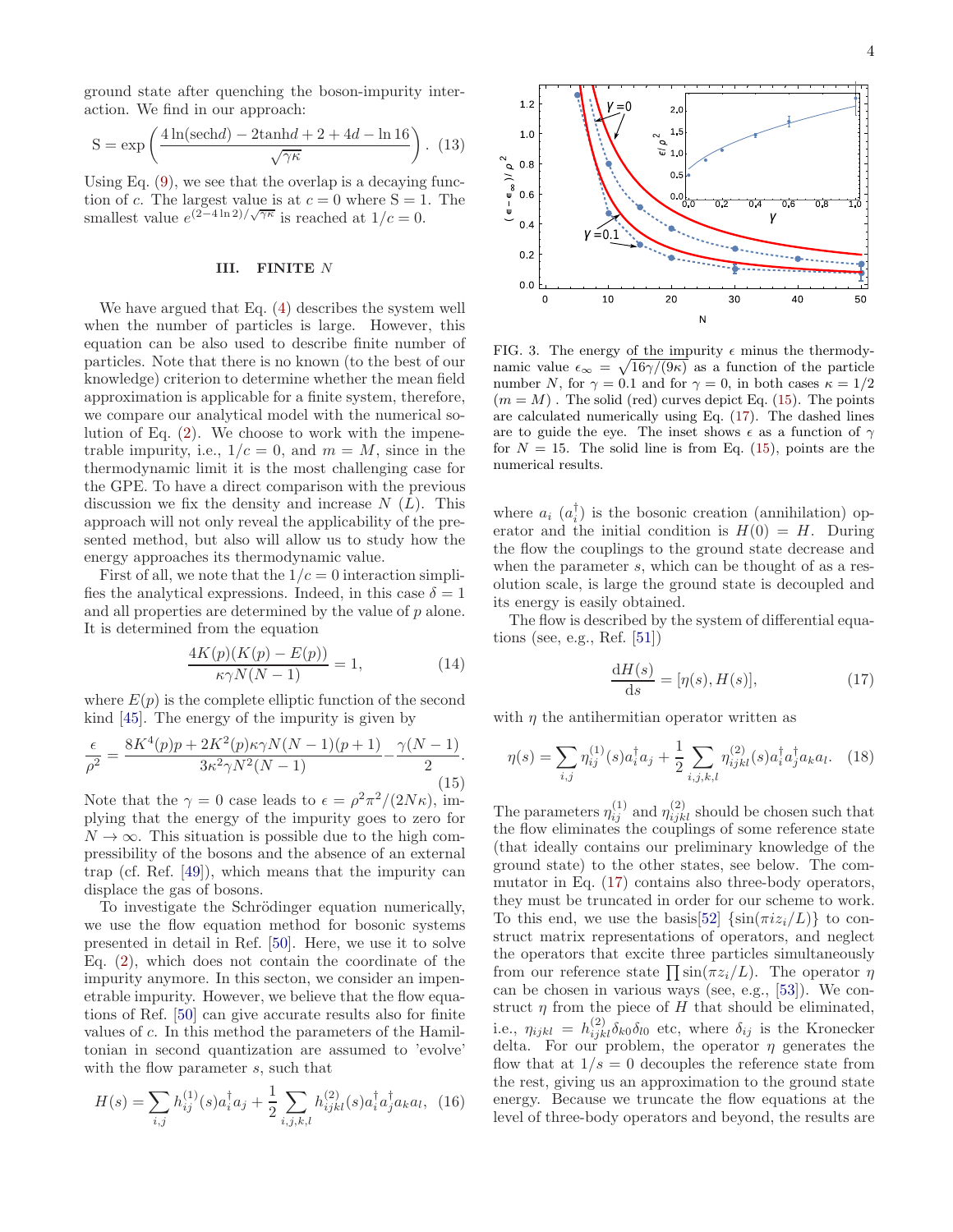not exact. The accuracy can be estimated using the neglected pieces, see Ref. [\[50\]](#page-5-26). We assess them and plot as the error bars in Fig. [3.](#page-3-2) The accuracy worsens when the number of particles or the boson-boson interaction increases. However, for the most considered cases the results are essentially exact, hence they can be used to check the validity of the analytical model.

We present our findings in Fig. [3](#page-3-2) for  $\gamma = 0$  and  $\gamma =$ 0.1. We see that the energies in both cases slowly converge to their thermodynamic values, denoted as  $\epsilon_{\infty} \equiv$  $\rho^2 \sqrt{16\gamma/(9\kappa)}$ , from Eq. [\(11\)](#page-1-5). The numerical results shown as dots agree reasonably well with the analytical formula for all considered cases, but there are some deviations for small particle numbers, where the neglected few-body correlations are important. These deviations are more pronounced at weak interaction strengths, see the inset where we show the dependence of  $\epsilon$  on  $\gamma$  for  $N = 15$ . Finally, we note that the rate of convergence to the thermodynamic limit is relatively slow for small values of  $\gamma$ . We attribute this behavior to a high compressibility of the bosonic gas, which, in particular, implies that to realize the thermodynamic limit in a lab one needs a very low concentration of the impurity atoms. Note that if the boson-boson interactions were strong the dynamics would be different – even a few majority atoms would be able to form a many-body enviroment for the impurity (cf. Ref. [\[54](#page-5-30)] for fermions).

#### IV. SUMMARY

We have presented a simple analytical model of an impurity in a one-dimensional Bose gas. Within this model, we have derived the ground state energy and showed that it agrees with numerical results for moderate and weak boson-boson interaction strengths. The model also allowed us to get insight into structural properties of the system, such as the contact parameter. For the massbalanced case, together with the exact solution available for strongly-interacting bosons it gives a complete analytical picture of the Bose polaron problem in one spatial dimension, both in the thermodynamic limit and for systems with a finite particle number. We hope that our new method will provide further novel insights into the Bose polaron problem in 1D. In particular, it would be interesting to utilize our method to study attractive boson-impurity interactions (i.e.,  $c < 0$ ), to explore the Bose polaron problem in higher spatial dimensions, and to investigate the evolution of the system after a quench of the boson-impurity interaction on experimentally relevant time scales. Moreover, our method produces an accurate reference state, which can be used as a starting point in various numerical approaches, e.g., in the flow equation method used here [\[50](#page-5-26)].

#### ACKNOWLEDGMENTS

We thank Nikolaj Zinner for many inspiring discussions and comments on the manuscript. We also thank Gregory Astrakharchik and the participants of EMMI Workshop "From few to many: Exploring quantum systems one atom at a time" for useful conversations. A. G. V. gratefully acknowledges the support of the Humboldt Foundation. H.-W. H. was supported in part by the Deutsche Forschungsgemeinschaft through SFB 1245 and by the German Federal Ministry of Education and Research under contract 05P15RDFN1.

## APPENDIX

In this Appendix, we demonstrate that the solution  $\Phi(z_1,...z_N)$  of Eq. [\(2\)](#page-1-0) solves the original Schrödinger equation, i.e, we show that

<span id="page-4-0"></span>
$$
\left(-\frac{1}{2m}\frac{\partial^2}{\partial y^2} - \frac{1}{2}\sum_{i=1}^N \frac{\partial^2}{\partial x_i^2}\right)\Phi(z_1, ..., z_N) = \varepsilon_{gr}\Phi(z_1, ..., z_N),\tag{19}
$$

for every ordering of the particles, and that  $\Phi$  satisfies the boundary conditions associated with the interactions and the geometry. To this end, we note that according to the prescription  $z_i = L\theta(y - x_i) + (x_i - y)$  the derivatives for every ordering read

<span id="page-4-1"></span>
$$
\frac{\partial}{\partial y} = -\sum_{i} \frac{\partial}{\partial z_{i}}, \qquad \frac{\partial}{\partial x_{i}} = \frac{\partial}{\partial z_{i}}.
$$
 (20)

Using these equations, we immediately obtain Eq. [\(2\)](#page-1-0) from Eq. [\(19\)](#page-4-0). As a consequence,  $\Phi$  is a solution of Eq. [\(19\)](#page-4-0) by construction. Let us now consider the boundary conditions associated with the boson-impurity interaction  $\delta(x_i - y)$ . For an eigenstate  $\Psi$  of the Hamiltonian  $(1)$ , we write the boundary conditions as

<span id="page-4-2"></span>
$$
\left(m\frac{\partial}{\partial x_i} - \frac{\partial}{\partial y}\right)^{x_i = y^+}_{x_i = y^-} \Psi = 2cm\Psi(x_i = y), \qquad (21)
$$

$$
\Psi(x_i = y^+) = \Psi(x_i = y^-). \tag{22}
$$

Using Eq.  $(20)$  in Eqs.  $(21)$  and  $(22)$ , we obtain the conditions on  $\Phi$  from Eq. [\(3\)](#page-1-8), which are therefore satisfied by construction. The validity of other boundary conditions can be proven in a similar manner. Finally, we note that  $\Phi$  is also an eigenstate of the total angular momentum operator  $\frac{\partial}{\partial y} + \sum_i \frac{\partial}{\partial x_i}$  with zero eigenvalue. This implies that our transformation singles out the manifold of zero total angular momentum where we expect the ground state to be.